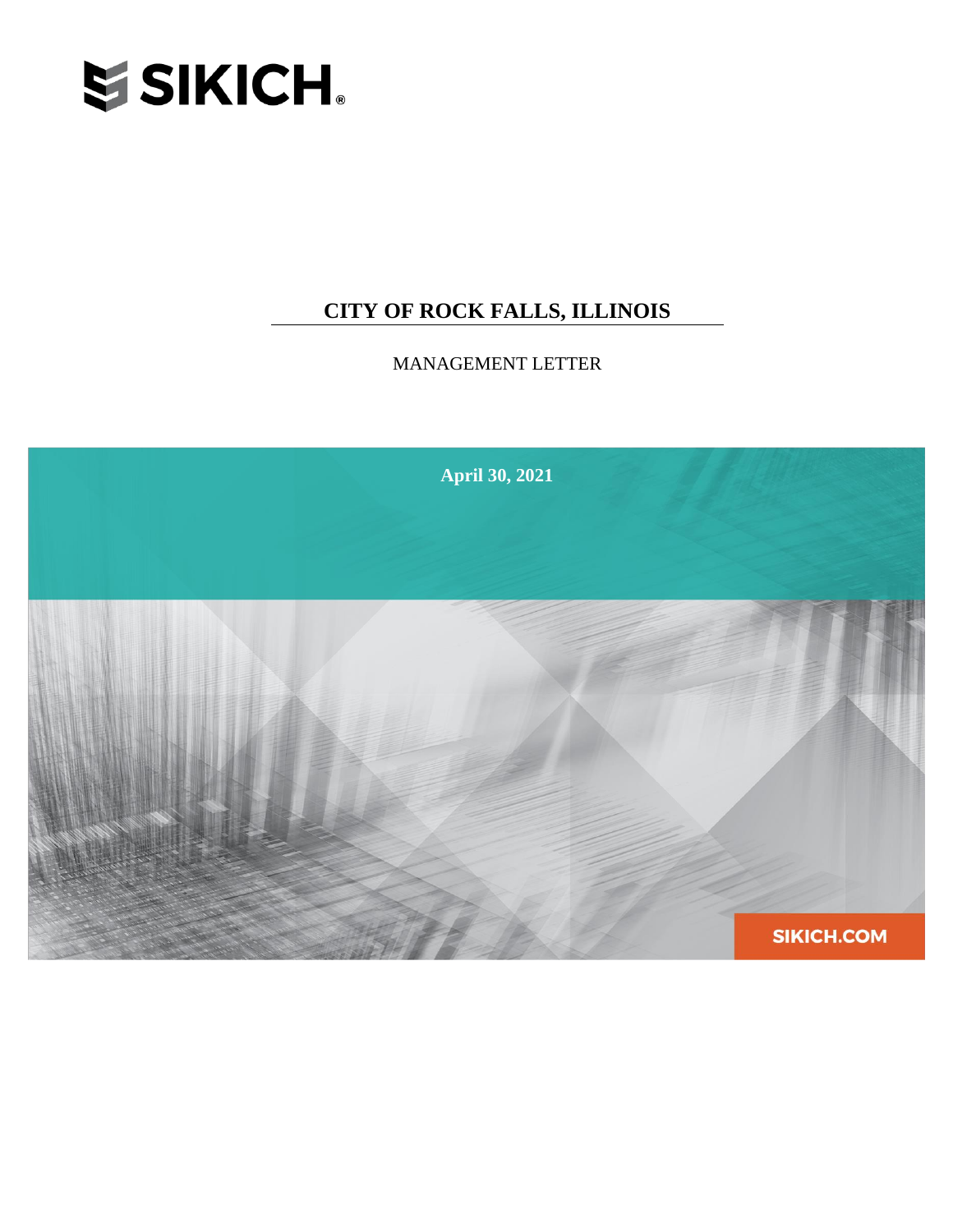

1415 West Diehl Road, Suite 400 Naperville, IL 60563 630.566.8400

**SIKICH.COM** 

The Honorable Mayor Members of the Council City of Rock Falls, Illinois

In planning and performing our audit of the financial statements of the governmental activities, business-type activities, each major fund and the aggregate remaining fund information of the City of Rock Falls, Illinois (the City) as of and for the year ended April 30, 2021, in accordance with auditing standards generally accepted in the United States of America, we considered the City's internal control over financial reporting (internal control) as a basis for designing audit procedures that are appropriate in the circumstances for the purpose of expressing our opinions on the financial statements, but not for the purpose of expressing an opinion on the effectiveness of the City's internal control. Accordingly, we do not express an opinion on the effectiveness of the City's internal control.

Our consideration of internal control was for the limited purpose described in the preceding paragraph and was not designed to identify all deficiencies in internal control that might be material weaknesses or significant deficiencies and therefore material weaknesses or significant deficiencies may exist that were not identified. However, as discussed below, we identified certain deficiencies in internal control that we consider to be material weaknesses and other deficiencies that we consider to be significant deficiencies.

A deficiency in internal control exists when the design or operation of a control does not allow management or employees, in the normal course of performing their assigned functions, to prevent, or detect and correct, misstatements on a timely basis. A significant deficiency is a deficiency, or a combination of deficiencies, in internal control that is less severe than a material weakness, yet important enough to merit attention by those charged with governance. A material weakness is a deficiency, or a combination of deficiencies in internal control, such that there is a reasonable possibility that a material misstatement of the entity's financial statements will not be prevented, or detected and corrected, on a timely basis.

The City's written responses to the deficiencies in our audit have not been subjected to the audit procedures applied in the audit of the financial statements and, accordingly, we express no opinion on it.

This communication is intended solely for the information and use of the Mayor, the City Council and the management of the City and is not intended to be and should not be used by anyone other than these specified parties.

Sikich 11P

Naperville, Illinois October 28, 2021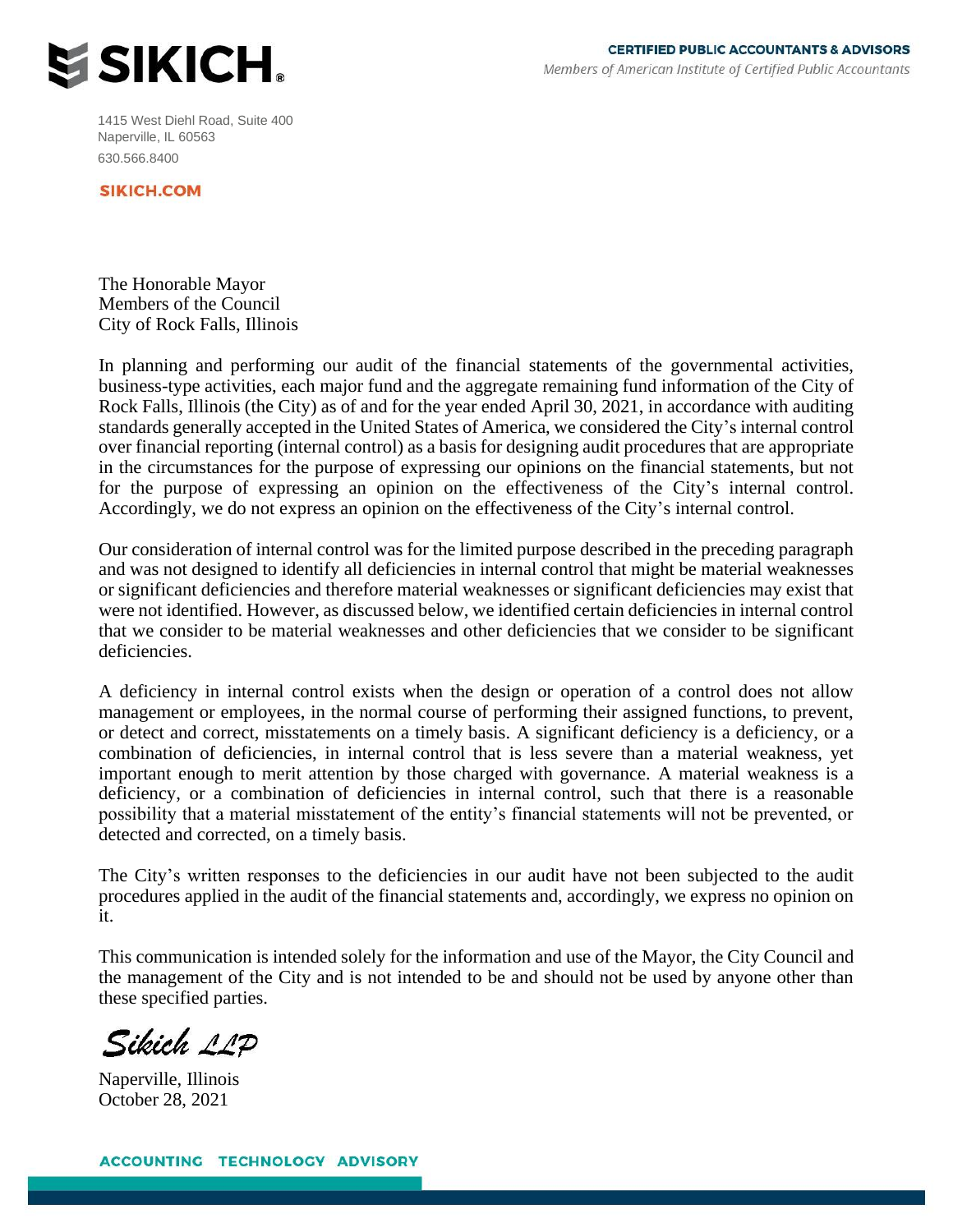## **MATERIAL WEAKNESSES**

We consider the following to be material weaknesses over internal controls

## **1. Year End Close Process**

During our audit we proposed numerous audit adjustments, which management has reviewed and approved. Adjustments that were proposed were the result of recurring year end accruals that were not recorded, transactions that were not recorded in the proper period or classified correctly, and government-wide conversion entries such as capital assets and long-term debt.

Generally accepted auditing standards emphasizes that the external auditor cannot be part of an entity's internal control process over financial reporting. We recommend that procedures or checklists be adopted and followed to include all procedures that management determines are needed to be performed on a monthly or year end basis to ensure general ledger accounts are properly adjusted.

## **Management's Response**

Management will review and determine what procedures or checklists are necessary to ensure that the general ledger accounts are property adjusted. Management also recognizes that the amount of adjustments may vary from year to year.

#### **2. Segregation of Duties**

With a limited number of staff in City offices and departments, proper segregation of duties is difficult to accomplish. A fundamental element of internal control is the segregation of certain key duties. The basic idea underlying segregation of duties is that no employee or group should be in a position both to perpetrate and to conceal errors or fraud in the normal course of their duties. In general, the principal incompatible duties to be segregated include:

- Custody of assets, in particular cash
- Authorization or approval of related transactions affecting those assets
- Recording or reporting of related transactions
- Execution of the transaction or transaction activity

An essential feature of segregation of duties/responsibilities within an organization is that no one employee or group of employees has exclusive control over any transaction or group of transactions.

We noted specific lack of segregation of duties listed below. This list should not be considered to be all inclusive as we did not perform a comprehensive review of all control structures throughout the City.

The Superintendent of the Business office can enter invoices into the system, process checks, and mail checks. The Superintendent of the Business office can both receive and record the same cash receipt. The Superintendent of the Business office has administrative access to the accounting software (MSI) and performs accounting functions. The effectiveness of established controls is diminished when personnel involved in the accounting function have the ability to modify their access rights to the various modules of the accounting software.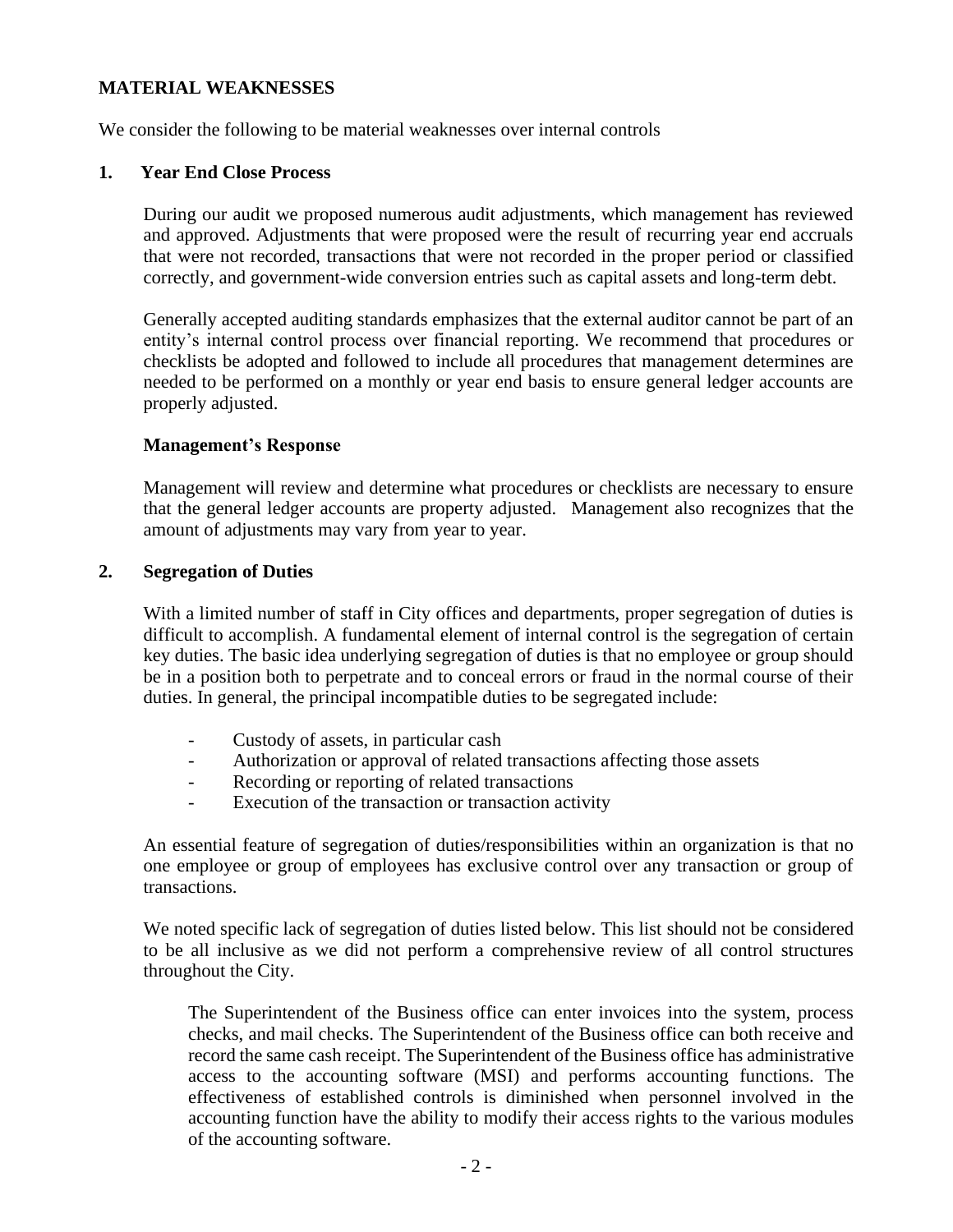## **MATERIAL WEAKNESSES (Continued)**

## **2. Segregation of Duties (Continued)**

The Accounts Payable/Payroll Clerk can enter invoices into the system, process checks, and mail checks. In addition, the Accounts Payable/Payroll Clerk can both receive and record the same cash receipt.

The Building Department Secretary can create permits and collect cash for permits.

Custody of assets, including check signing authority, authorization or approval of related transactions affecting those assets, recording or reporting of related transactions, and execution of the transaction or transaction activity should be segregated. With a limited staff, segregation of these duties may not be possible. In this case, it is important department heads remain diligent in their monitoring of financial transactions.

A detailed review of financial statements, budget vs. actual results, bank reconciliations, payroll registers, and invoices and supporting documentation for checks greatly enhances the internal control. This review should continue to be performed by someone other than the preparer of the documents.

Review of bank reconciliations should include tests of mechanical accuracy and tracing of items on the reconciliation to the relevant source documents. The nature of unreconciled differences should be determined and followed up on in a timely manner and any journal entries deemed necessary, as a result, be recorded.

In all cases, we recommend the City reassign duties in order to more fully segregate conflicting duties.

## **Management's Response**

## Business Office Superintendent

The Superintendent of the Business Office does have the capabilities and access as specified as a material weakness, however, no day-to-day accounting functions are performed by the Superintendent. The City strong disagrees with this finding.

## Accounts Payable/Payroll Clerk

The Accounts Payable Clerk and Payroll Clerk do have the abilities as stated under the material weakness, however, they are overseen and checked by the Superintendent of the Business Office on a frequent and regular basis. In addition, the Accounts Payable and Payroll Clerks cannot process invoices without approval of the appropriate department head and the City Administrator who both initial the invoice prior to entering the invoice into the system. The Accounts Payable and Payroll Clerks also are not signors on any accounts held by the City.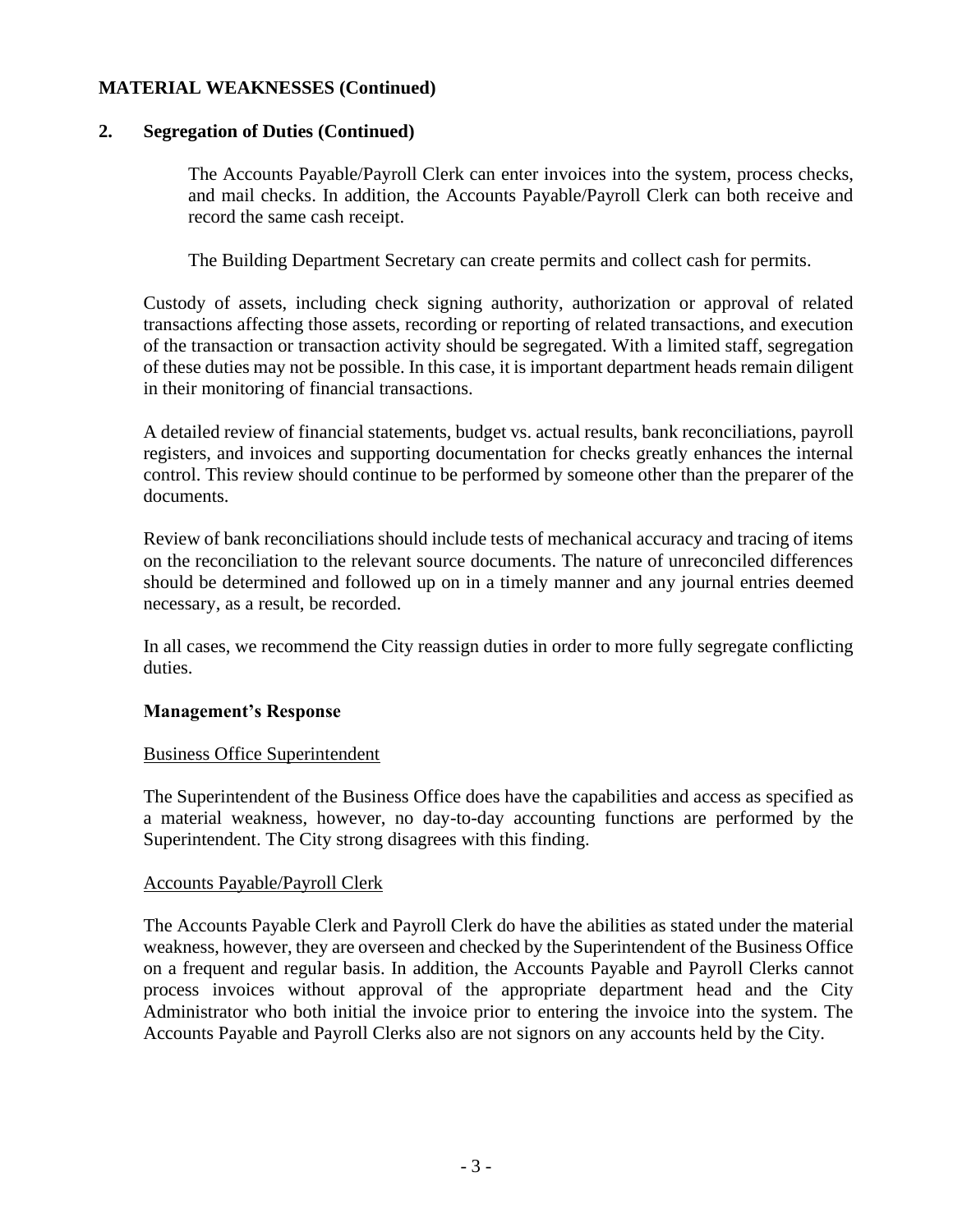## **MATERIAL WEAKNESSES (Continued)**

## **2. Segregation of Duties (Continued)**

## **Management's Response (Continued)**

## Building Department Secretary

The Building Department Secretary does have the ability to create permits and collect cash for permits, however, the City Treasurer reconciles the report generated by the software that creates the permit in order to post the receipts to the general ledger and deposit the permit fees into the bank.

#### Review of Financial Statements

Review of financial statements, budget vs. actual, bank reconciliations, payroll registers, invoices and the supporting documentation for checks is and has been conducted on a regular basis over the past several years by persons other than those that prepared those documents.

## **SIGNIFICANT DEFICIENCY**

## **1. Inventory**

During our testing of inventory, we noted there is no written inventory policy to provide guidance on securing inventory, and recording the activity of inventory purchased and used.

During our testing of inventory, we noted several inventory invoices selected for testing which could not be located for the Electric Department to support the average cost of inventory items held at year end. In addition, several invoices could not be located for the Water Department to support the average cost of the inventory item.

We recommend the City develop an inventory control policy to provide guidelines to accurately track and secure inventory. In addition, we recommend the City retain invoices for all inventory items to support the average cost of the inventory item used and review inventory for obsolescence on a periodic basis.

## **Management's Response**

The City's Electric Department has maintained the current inventory program since 2003. During the conversion to the current program in 2003, all old invoice information was destroyed in the conversion. Considering the age of some of our infrastructure within the electric system, it is acceptable to have inventory on hand which may have been purchased prior to 2003. Unfortunately, until such time that all electric inventory purchased prior to 2003 is used, the City will not have invoices which support the average cost of the inventory currently held which was purchased prior to 2003. The Electric Department does keep copies of all invoices for products in inventory since 2003. Those invoices are kept passed the mandatory seven-year period and are not destroyed until such time that the inventory is used.